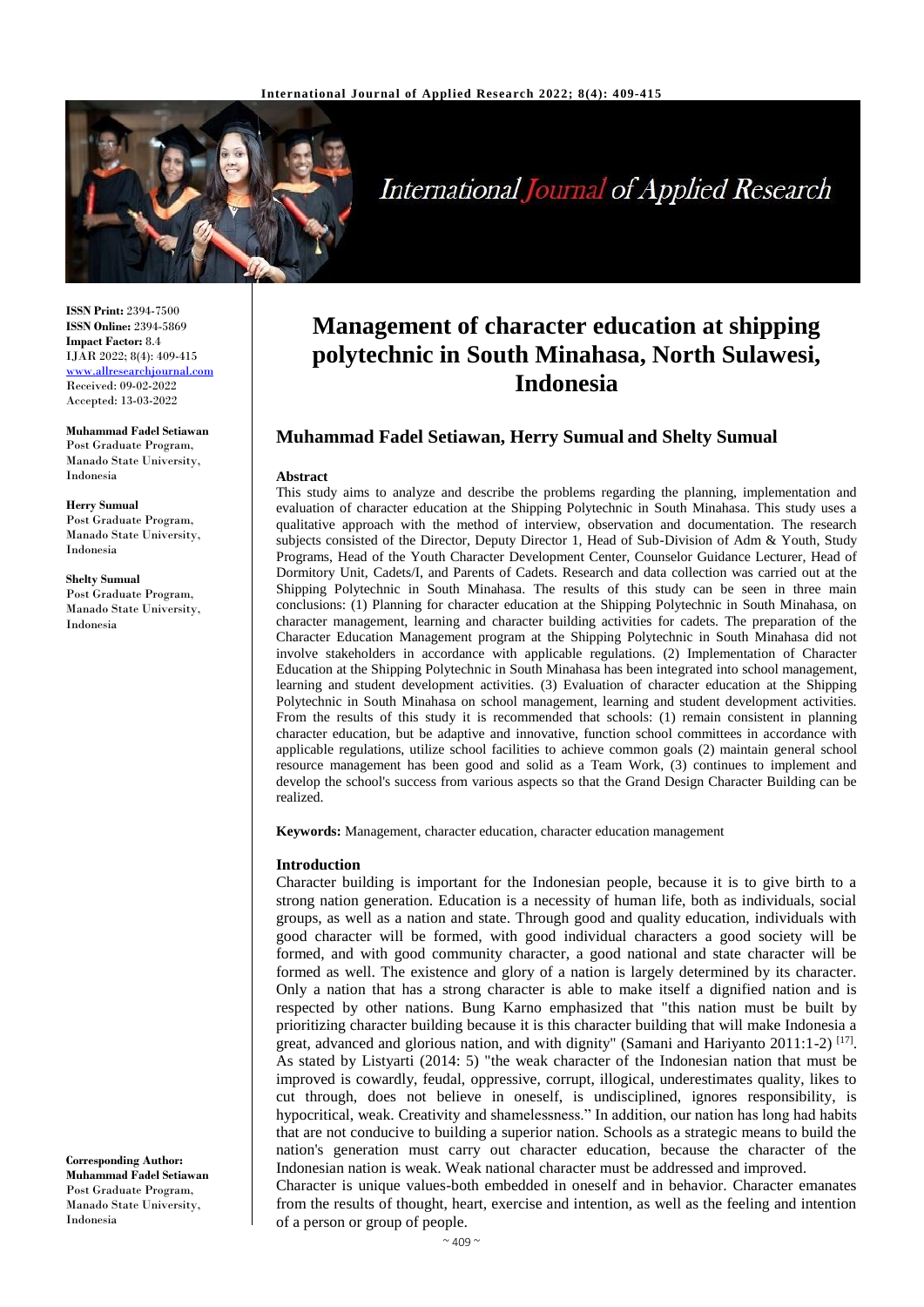Character is a characteristic of a person or group of people that contains values, abilities, moral capacity, and resilience in the face of difficulties and challenges. Meanwhile, according to Heri Gunawan, character is human behavior related to God Almighty, oneself, fellow human beings, the environment, and nationality which is manifested in thoughts, attitudes, feelings, words, and actions based on religious norms, laws, etiquette, culture, and customs. From the two definitions above, character can be interpreted as human behavior based on knowledge, intentions, and actions that contain the value of goodness.

Character is the main aspect in shaping a person's quality to be a noble person. If the quality of a person is good and is constantly being developed, then that person can become a human being who is beneficial to the surrounding environment and the progress of the nation. Hidayatullah (2010: 16) argues that "character is the quality or mental or moral strength, character or character of an individual which is a special personality that is the driving force or driving force and which distinguishes it from other individuals." Meanwhile, Samani and Hariyanto (2012: 46)<sup>[17]</sup> interpret "character education as a system of inculcating character values to school members which includes components of knowledge, awareness or ability and actions to implement these values both towards God Almighty, self themselves, others, environment and nationality." In this way, it can be interpreted that character education must be pursued by the education unit, to improve the quality of implementation and educational outcomes in schools that lead to the achievement of student character formation. It is important to instill character education in schools, in order to direct and strengthen students to have character.

Shipping Polytechnic in South Minahasa as one of the schools that has a vocational education system or boarding school, where character education is highly emphasized. So that this school can have a commitment to implement character education through sharing school activities, both in the learning process, school management and habituation. The goal is that students have good character. Various efforts are made so that character values are not only limited to the conceptual order but include the entire personality of students. In learning, students are taught about the values of life and how to implement them in everyday life.

Discipline is the main thing, every day the cadets carry out activities in accordance with the daily rules of permanent nature. Starting with wearing uniforms according to applicable rules, they are required to hold an apple in the school field at 06.30 WITA. The picket lecturer provides motivational guidance and sailing experience materials. The picket lecturer alternates with the supervisor on duty, the value of character education is always taught to the cadets. All of this is done, among others, to ensure the implementation of quality education, including character education and the achievement of personality integrity in accordance with the goals set.

Lecturers and coaches have an important role in the world of education because they hold the key in education and learning in schools. Lecturers and coaches are the parties most closely related to the cadets in the implementation of daily education, and are the parties who have the greatest role in determining the success of cadets in achieving educational goals.

The roles and functions and responsibilities at every level of education, especially Vocational-based Vocational Shipping

Polytechnic Schools, are expected to make the cadets as good citizens. With the existence of lecturers and coaches who have a coaching attitude, it is hoped that cadets can become religious, disciplined, responsible citizens that affect the improvement of cadets' learning outcomes. Therefore, the attitude of a lecturer and coach has a direct impact on the behavior of the cadets and the learning outcomes of the cadets.

However, based on the observations of researchers and information from several lecturers at this school, the overall implementation of educational ideals has not been fully implemented. In reality the concept of character education is always socialized but there are still cadets and even employees late, cadets do not carry out the assigned tasks, do not submit on time, do not use full uniforms, do not attend extracurricular activities. Based on this observation and preliminary information, the researcher is interested in exploring how to manage character education at the Shipping Polytechnic in South Minahasa.

The focus of this research is "Focusing on the management of character education at the Shipping Polytechnic in South Minahasa". Problem Formulation

- 1. How is the planning process for character education at the Shipping Polytechnic in South Minahasa?
- 2. How is the implementation of character education at the Shipping Polytechnic in South Minahasa?
- 3. How is the evaluation of character education at the Shipping Polytechnic in South Minahasa?

The purpose of this study is to analyze and describe in detail about:

- 1. Knowing the planning of character education at the Shipping Polytechnic in South Minahasa
- 2. Knowing the implementation of character education at the Shipping Polytechnic in South Minahasa
- 3. Knowing the evaluation of character education at the Shipping Polytechnic in South Minahasa

### **Research Benefits**

- 1. Theoretical Benefits: Develop knowledge in the field of education management and develop models of character education.
- 2. Practical Benefits: to provide input to:
- Institutional leaders as education policy makers in formulating character education.
- b. Director of polytechnics, lecturers/instructors and all school members in formulating planning, implementation and evaluation of character education.
- c. Observers on character education management guidelines

### **Literature Review**

Mulyani A. Nurhadi (in Arikunto and Yuliana 2019:6) educational management is an activity or a series of activities in the form of a collaborative business management process of a group of people who are members of educational organizations to achieve predetermined educational goals to be effective and efficient.

The characteristics or meanings contained in the definition are:

- 1. Management is an activity or a series of activities carried out from, by and for humans.
- 2. The series of activities is a process of managing a series of educational activities that are complex and unique in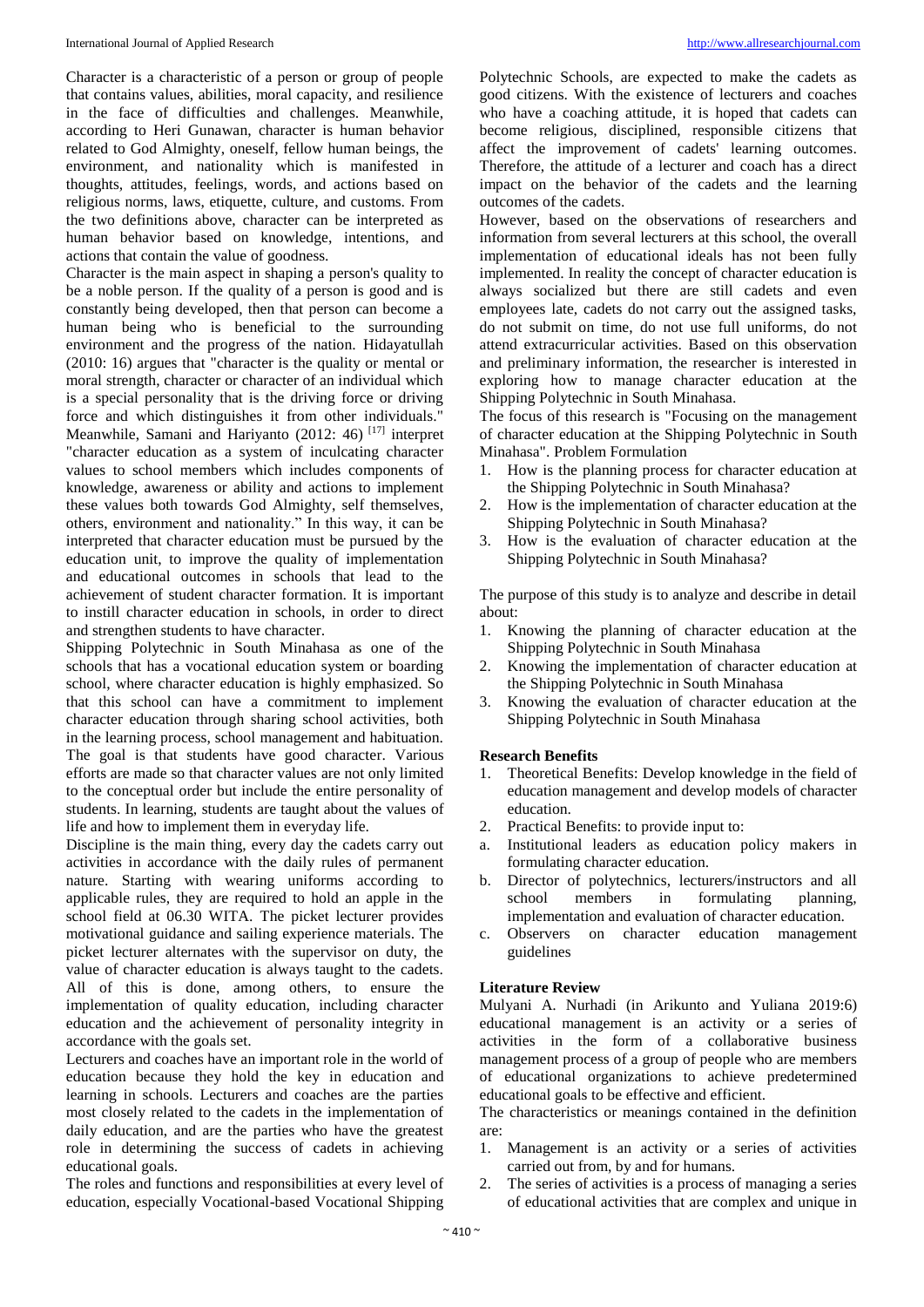nature that differ from the company's goal of obtaining the maximum profit: the purpose of this educational activity cannot be separated from the general educational goals and educational goals set by the government. a nation.

- 3. The management process is carried out jointly by a group of people who are members of an organization so that their activities must be maintained in order to create harmonious working conditions without sacrificing the human elements involved in the educational activities.
- 4. The process is carried out in order to achieve a predetermined goal, which in this case includes general goals (general purpose scale) and those carried out by each educational organization (special purpose scale).
- 5. The management process is carried out so that the objectives can be achieved efficiently and effectively (Arikunto & Yuliana (2019: 6-7).

The government's strategy regarding character education can be seen from two contexts, namely "macro and micro contexts" (Mulyasa, 2018:263). The macro context that is meant is national in nature, which includes the entire context of planning and implementing the development of character education values that involve all national education stakeholders. Character development on a macro basis is divided into three stages, namely planning, implementation and evaluation of results. At the planning stage, a character set is developed which is excavated, crystallized and formulated by sharing sources, including: (1) Philosophical: Pancasila, the 1945 Constitution and Law NO. 20 of 2003 and its derivative statutory provisions, (2) theoretical: theories about the brain, psychology, education, values,

morals and social culture, (3) Empirical: in the form of experiences and best practices including figures, educational units, groups cultural. At the implementation stage, learning experiences and learning processes are developed which lead to the formation of character in students. This process is carried out through a process of empowerment and cultivating as outlined as one of the principles of implementing national education. This process takes place in the three pillars of education, family, and society.

Within each pillar of education there are two types of learning experiences that are built through two approaches, namely intervention and habituation. In the intervention, an atmosphere of learning and learning interaction was developed which was deliberately designed to achieve the goal of character building by implementing structured activities. In order for the learning process to be effective, the role of the teacher as a role model is very important and decisive. Meanwhile, in habituation, situations and conditions are created as well as reinforcement that allows students in their educational units, at home, in their community to get used to behaving according to values and become characters that have been internalized and personalized from and through the intervention process. The process of cultivating and empowering which includes giving examples, learning, habituation, and strengthening must be developed systemically, holistically, and dynamically.

Based on these definitions, it can be concluded that education management is a comprehensive, systematic process of managing educational activities, which is carried out together by using all resources to achieve effective and efficient goals.



**Fig 1:** Character Education Micro Context (Mulyasa, 2018)

Based on the picture above, it can be concluded that in micro character education is directed at schools as formal education units. This is where character education is integrated into every activity in the school, both in the teaching and learning process in the classroom, daily activities at school, and activities outside of class hours. This needs to be supported, strengthened by the family and community environment so that what has been strived for in schools in relation to character education becomes a habit that is applied in everyday life.

### **Research Method**

This study uses a qualitative approach, with the aim that the problems studied are more comprehensive, in-depth, and can provide an overview as a discussion of research results. The research method used by researchers in this study is a qualitative method. Place and Time The research was conducted at the Minahasa Shipping Polytechnic in the South, Jl Trans Sulawesi Km.80 East Tawaang, sub-district, Tenga, Kab. South Minahasa, North Sulawesi. This research has been carried out from November 2021 to March 2022.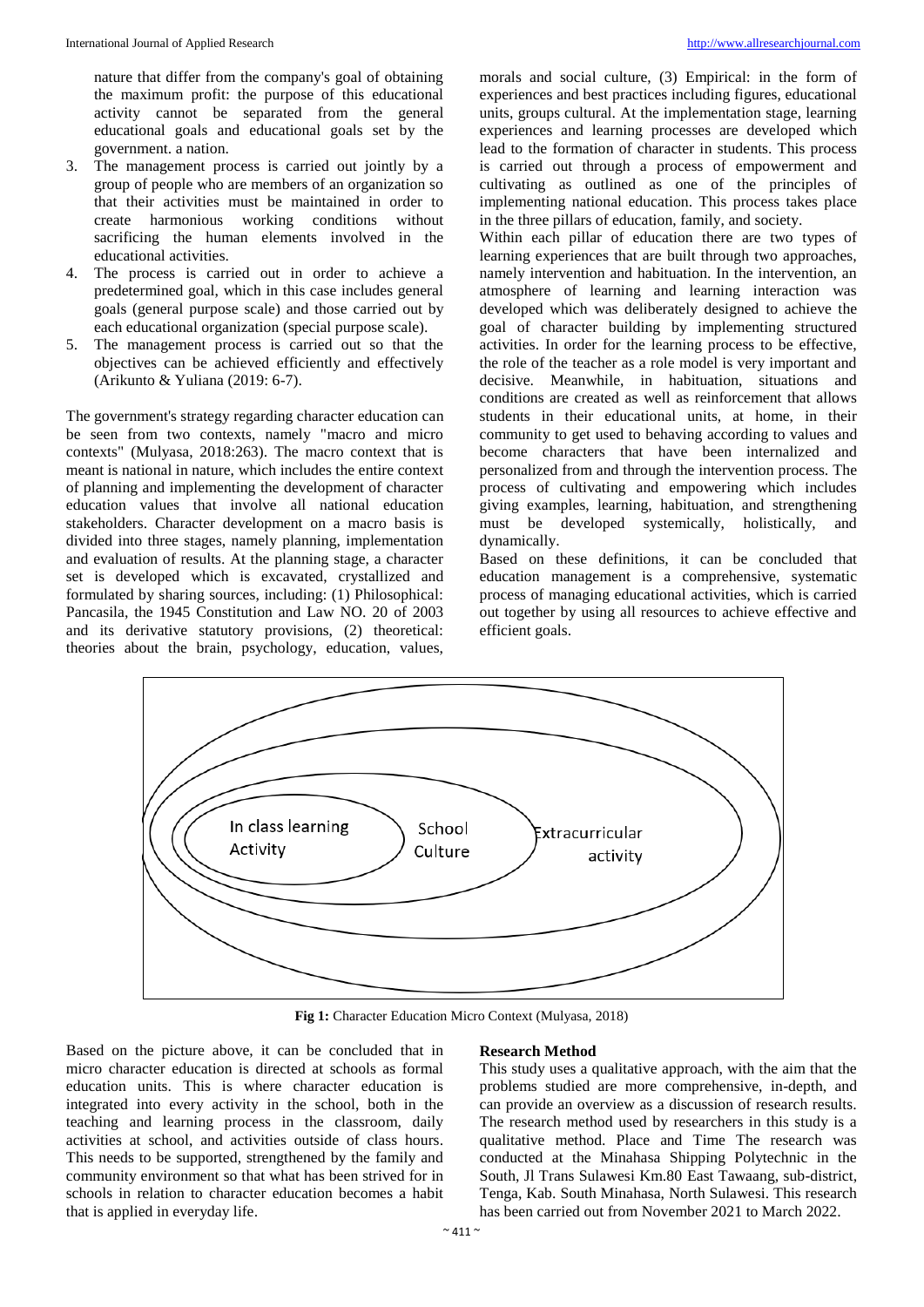The Shipping Polytechnic is administratively and coordinating under the organizers of the Transportation Human Resources Agency (BPSDM). This Shipping Polytechnic organizes academic education and character education. It is undeniable that this Shipping Polytechnic is one of the best Shipping Polytechnics that organizes a character system in North Sulawesi, the resources of educators and education staff who have reliable Team Works work together in providing education at the Shipping Polytechnic. This Shipping Polytechnic has excelled in academic and non-academic fields. There is a great interest or interest from the community towards this Shipping Polytechnic.

In qualitative research, the sample (informants) are only sources that can provide information. In accordance with the problem and focus of this research, the sources of data are:

- 1. Key Informants, starting from the head of the Academic Administration and Youth Polytechnic Sub-Section, Director of Polytechnic, Deputy Director and Coach of the Youth Division, Head of the Youth Character Development Center, Head of Study Program, Counseling Guidance Lecturer, Head of Dormitory Unit, Youth Representative, Parents Representative .
- 2. Empirical events related to research problems. In this case, it is observed the implementation of Character Education Management at the South Minahasa Shipping Polytechnic.
- 3. Relevant documents, in the form of official documents, both workshop hand-outs, meeting notes, photos and other documents related to this research. Data collection is carried out using three approaches, including:
- a. In-Depth Interview with Key Informants, regarding: any matters related to the implementation of character education management in Poltekpel.
- b. Observations at the research location: through observations made, data were extracted from data sources in the form of events, behaviors, places or locations, objects and recorded images which were then poured into verbal language.
- c. Documentation to collect various good written information.in the form of guidelines, regulations and other related data from the institution where the research is located.

To obtain the validity of the data, the researcher refers to the opinion of Moleong (2018:324), namely by meeting the criteria: Degree (Credibility), Transferability (Transferbility), Dependence (Dependability) and Certainty (Confirmability). The data analysis technique used in this study is an interactive model analysis from Miles and Huberman in Sugiyono (2016: 337-345) which consists of three analysis components, namely: data reduction, data presentation and conclusion drawing, can be seen in the image below:



**Fig 2:** Components in data analysis (Sugiyono, 2016)

### **Result and discussion**

The Shipping Polytechnic in South Minahasa is a university under the auspices of the Transportation Human Resources Agency, in this case the Ministry of Transportation. This Shipping Polytechnic was operational in 2016, but previously it was named the Shipping Training Center. This condition has been anticipated by the policy of the Ministry of Transportation by building a Maritime Education and Training Center at the northern tip of the peninsula of the island of Sulawesi, the unitary territory of the Republic of Indonesia, especially North Sulawesi Province as outlined in ministerial regulation number 124 dated August 20 2015, this is a step forward in strengthening the the integrity of the National Transportation system (SISTRANAS) as well as the realization of equal opportunities to obtain international standard shipping education and training as has been

enjoyed by our brothers and sisters in South Sulawesi Province (BP2IP Barombong), East Java Province (BP2IP Surabaya), Banten Province (BP2IP Tangerang) and West Papua Province (BP2IP Sorong). The construction of a shipping training center in South Minahasa has entered phase III with the condition that the facilities and infrastructure for the implementation of the shipping training program are adequate to be immediately operationalized for the acceptance of training participants for the seafarer competency formation program and special skills training for seafarers in the 2015 training year. The problem is that there is currently no organization and work procedures, while the human resources who will operate the shipping training center in South Minahasa have gradually agreed, besides that by changing it to a Shipping Polytechnic in South Minahasa, it is expected to be able to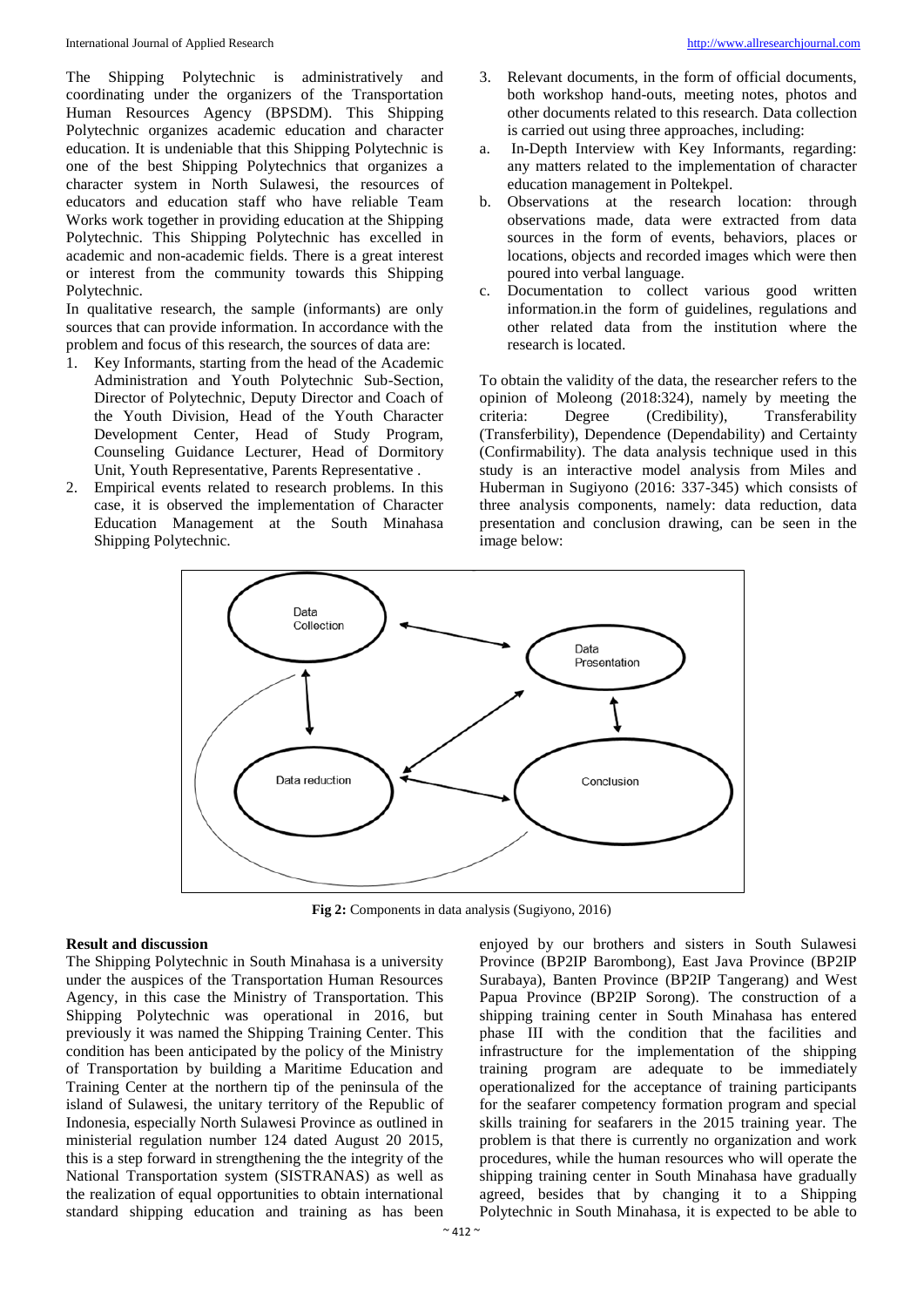absorb high school graduates as prospective merchant ship sailors in eastern Indonesia and assist the government in building sea transportation in eastern Indonesia and assisting in the economic and social recovery of the people of North Sulawesi as well as strengthening local socio-economic conditions. So it is necessary to establish a Shipping Polytechnic in South Minahasa by referring to the applicable laws and regulations.

The Shipping Polytechnic in South Minahasa Implements Curriculum PK.07, namely the regulation of the Head of the Transportation Human Resources Development Agency regarding the curriculum for education and training programs for the formation and improvement of competence in the shipping sector. The curriculum for the Education and Training Program for the Establishment and Improvement of Competence in the Shipping Sector, is a guideline in the implementation of Education and Training for the Establishment and Improvement of Competence in the Maritime Sector for Educational and Training Institutions of Sea Transportation.

## **Evaluation of Integrated Character Education in Shipping Polytechnic Management**

According to the Ministry of National Education (2010: 76) evaluation of integrated character education in the management of the Shipping Polytechnic is to assess the overall performance of the Shipping Polytechnic for various program successes according to National Education Standards. The performance of the Shipping Polytechnic in question supports the development of character values. The purpose of evaluating character education is to ensure that the performance achieved is in accordance with the plans and goals that have been set (Mulyasa, 2018: 192)

At the Shipping Polytechnic, monthly, quarterly, semiannual and annual evaluation meetings are held. In evaluating character education, the Sailing Polytechnic Self-Evaluation (EDS) is carried out at the end of each year. The evaluation format includes aspects of standard content, processes and infrastructure. In other words, this evaluation<br>uses a SWOT analysis (Strengths, Weaknesses, analysis (Strengths, Weaknesses, Opportunities, Threats).

Besides that, self-evaluation is not only carried out by the Shipping Polytechnic as a whole, but the cadets also carry out self-evaluation by filling out a self-assessment sheet. This self-assessment is based on basic competencies. In the assessment format there are several statements and scores selected by the cadets. From the results of the assessment, the lecturer can assess the cadet's self-introduction to himself.

Educators are evaluated through supervision carried out by the Director of the Shipping Polytechnic. In supervision, a separate format is used. From Poltekpel during this pandemic, the Internal Supervision Format for Distance Learning is used for Online Class Visits. One of the supervised activities is learning activities according to the Poltekpel platform. Aspects assessed: Lecturer enters 5-10 minutes before KBM, Lecturer's greeting and introduction, Opening Prayer, Filling in Attendance List, Submission of Learning Objectives for Materials and Polytechnic Characters, Presentation of Concept Maps, Explanation of Material, Cadets working on LKS, Presentation of cadets, Lecturer Conclusions/ assessment, Closing prayer, Lecturer closing greeting. Each aspect has its own assessment including Not Appropriate, Appropriate Partly, Appropriate

All and is noted.

The Poltekpel also evaluates employees, including educators and education staff, using the Poltekpel Employee Assessment format. From a number of aspects assessed, there is an assessment of character aspects, including: active and diligent and diligent in work; willing to sacrifice dedicated and loyal to superiors; Discipline and faithful in carrying out the task; Honest and trustworthy; responsible. Each aspect is assessed or evaluated using a scale: 5=Very satisfactory; 4=Satisfactory; 3=Enough; 2=needs repair; 1 = not acceptable. From the results achieved, a rating evaluation is made.

For the development of cadets living in dormitories, the Shipping Polytechnic holds a management evaluation meeting of the Shipping Polytechnic involving the dormitory, held every Monday. For cadets who live outside the dormitory, the evaluation of the development of cadets is discussed in a meeting of parents and lecturers at the time of receipt of the Evaluation Study Result Card. Character education is integrated into learning. According to the Ministry of National Education (2010: 59) the techniques and instruments for assessing character education that are selected and implemented do not only measure achievement academic or cognitive cadets, but also measures the cadet's personality development.

Sailing Polytechnic in character education evaluation learning activities is carried out by observing aspects of cognitive, psychomotor and affective. This form of evaluation is listed in the RPP. The indicators are determined by the lecturer to measure the character quality of the cadets. If in learning the cadets show good character or vice versa, it will affect the assessment in terms of affective. The lecturer has a notebook to write down his observations. This information is analyzed by the Lecturer to get an idea about the character of the Taruna. Lecturers make assessments using the KPA evaluation format (Cognitive, Psychomotor and Affective). Evaluation of character education is carried out to measure whether the cadets already have the character set by the Shipping Polytechnic within a certain period of time. The substance of the evaluation in relation to character education is to compare the behavior of the cadets with the character standards (indicators) set by the Lecturer or Shipping Polytechnic.

## **Evaluation of Integrated Character Education in Youth Development Activities Sailing**

In training activities for cadets, the evaluation of character education is carried out through observations at the Shipping Polytechnic, the lecturers observe not only the intellectual aspects of the cadets but the attitude aspects of observing the cadets from the cognitive, affective and psychomotor aspects. When the cadets ask or answer questions politely, carry out the tasks assigned by the coach, take the initiative to lead prayers, actively participate in activities, everything is recorded as a reference for assessment. In this activity there is an attendance list format that must be filled out. This format contains the type of activity, the names of the cadets and the date of implementation of the activity. Likewise, changes in the behavior of cadets become a reference for the assessment of Counseling Guidance (BK) Lecturers, examples of children who begin to lose their enthusiasm for learning because they are addicted to playing games after being accompanied, eventually change diligently to follow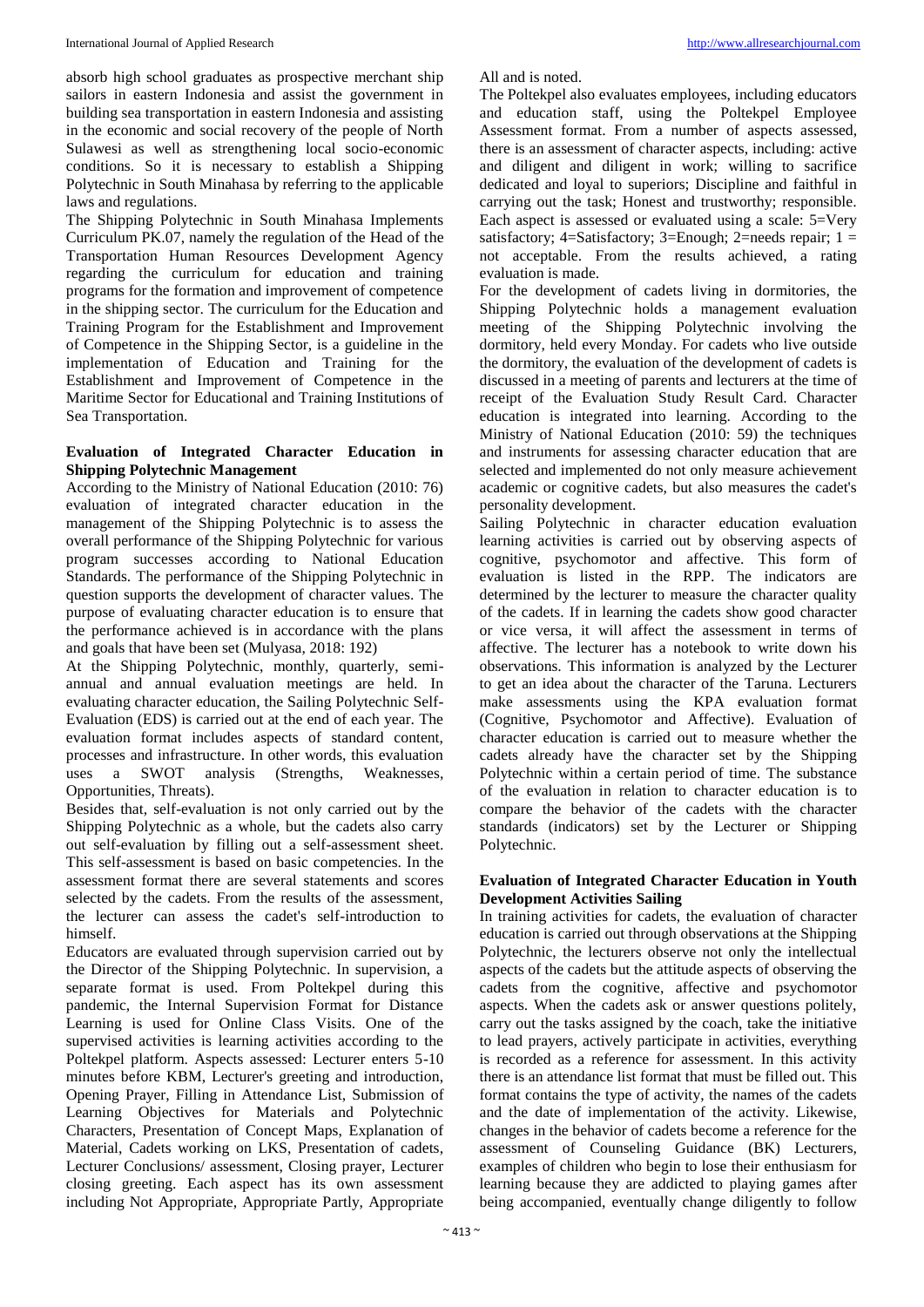lessons. This is recorded in the BK Lecturer's book and coordinated with the Study Program.

### **Conclussion**

From the description above, the conclusions of this study are:

1. Character Education Planning at the Shipping Polytechnic in South Minahasa

The planning of integrated character education in school management is generally good where school programs related to the development of character values are accommodated, utilized and empowered. The result of the meeting is the result of a joint decision. However, it is unfortunate that the School Committee is not involved as a stakeholder. The preparation of the program starts from a SWOT analysis (Strengths, Weaknesses, Opportunities, Threats). School programs are outlined in the RKJM and RKAS. Each sector prepares the required budget, its management must be coordinated. Educators and education personnel are recruited according to their qualifications. Each has a clear job description, has a time table for learning activities. The curriculum used is the PK 07 Curriculum. Likewise, the integrated planning in learning is generally in accordance with the planning stage regulated by the government. Schools have a strong foundation in carrying out character education. Character education planning at the Shipping Polytechnic in South Minahasa is generally good, but in compiling school programs according to applicable regulations, it is necessary to involve the School Committee as Stakeholders and carry out socialization to cadets regarding the implementation of character education in learning.

Implementation of Character Education at the Shipping Polytechnic in South Minahasa

The implementation of integrated character education in school management in general is in accordance with the National Education Standards regarding the management of school resources. This can be seen from the realization of programs in the RKAS. Program implementers always coordinate with related parties. The character education program is socialized to school residents, lecturers, staff, cadets, parents and the community. The cadets have a code of conduct that applies in the dormitory and at school. Sanctions for violations committed have been stated in the book. There is a clear division of coaching tasks. The school implements two curricula, namely the PK 07 Curriculum and the Life-Based Curriculum. Character values in the curriculum are described in the syllabus, lesson plans and teaching materials. This can be seen from the realization of the lesson plans in which each step of the learning activity has a character value that will be instilled in the cadets. Lecturers are continuously trying to find effective ways so that character values can really be permeated within the cadets and actualized in everyday life. Lecturers are role models for cadets by being on time when teaching, greeting cadets politely, giving rewards in the form of praise, teaching well, motivating cadets to be diligent in making assignments, has taught character values to cadets including discipline, knows respect for people others, and know the rules. The implementation of

character education at the Shipping Polytechnic has generally been going well. The Shipping Polytechnic continues to process to find effective and efficient ways to build holistic and integral character that covers various aspects of school community life, so consistency and strong commitment must be maintained to achieve common goals.

3. Evaluation of Character Education at the Shipping Polytechnic in South Minahasa

The evaluation of character education that is integrated in school management is in accordance with the National Education Standards. Evaluation meetings are held every month, quarter, semester and yearly. At the end of each year, a school self-evaluation (EDS) is conducted using a SWOT analysis (Strengths, Weaknesses, Opportunities, Threats). The cadets conduct a self-evaluation by filling out a selfassessment sheet. Self-assessment indicators are based on the basic competencies to be achieved. The evaluation of the cadets' character education is written in a learning achievement book or called a Study Result Card. Educators are evaluated through supervision. The supervision of the education operations section uses the Distance Learning Internal Supervision Format for Online Class Visits. The Poltekpel side evaluates employees including educators and education staff using the Poltekpel Employee Assessment format. Likewise, the evaluation of integrated character education in learning in general has been carried out well because it is carried out continuously and continuously to find out and monitor changes and progress of students and use appropriate techniques and instruments. Lecturers make observations on cognitive, psychomotor and affective aspects and write them in notebooks and use the KPA evaluation format (Cognitive, Psychomotor and Affective). The evaluation of character education at the Shipping Polytechnic is generally good because it uses the right instruments. The assessment does not only measure academic achievement but also measures personality development so that the goals of character building can be achieved.

### **References**

- 1. George Terry R. (Dalam Sukarna) tentang "management is the accomplishing of predetermined objectives through the efforts of other people". 2011, 3.
- 2. Harold Koontz dan Cyril O'Donell (dalam Sukarna) mendefinisikan "management is getting things done through other people", 2011, 3.
- 3. Kementrian Pendidikan Nasional. Panduan Pendidikan Karakter. Jakarta: Pusat Kurikulum Perbukuan, 2011a.
- 4. Koesoema, Doni A. Pendidikan Karakter: Strategi Mendidik Anak di Zaman Global, Jakarta: Grasindo 2007.
- 5. Koesoma Doni A. Pendidikan Karakter Berbasis Kelas. Yogyakarta: PT Kansius 2018.
- 6. Kementrian Pendidikan Nasional. Desain Induk Pendidikan Karakter. Jakarta: Pusat Kurikulum dan Perbukuan. 2011a.
- 7. Lickona Thomas. Mendidik Untuk Membentuk Karakter. Jakarta: PT Bumi Aksara. 2012.
- 8. Mulyasa HE. Manajemen Pendidikan karakter. Jakarta Bumi Aksara. 2018.